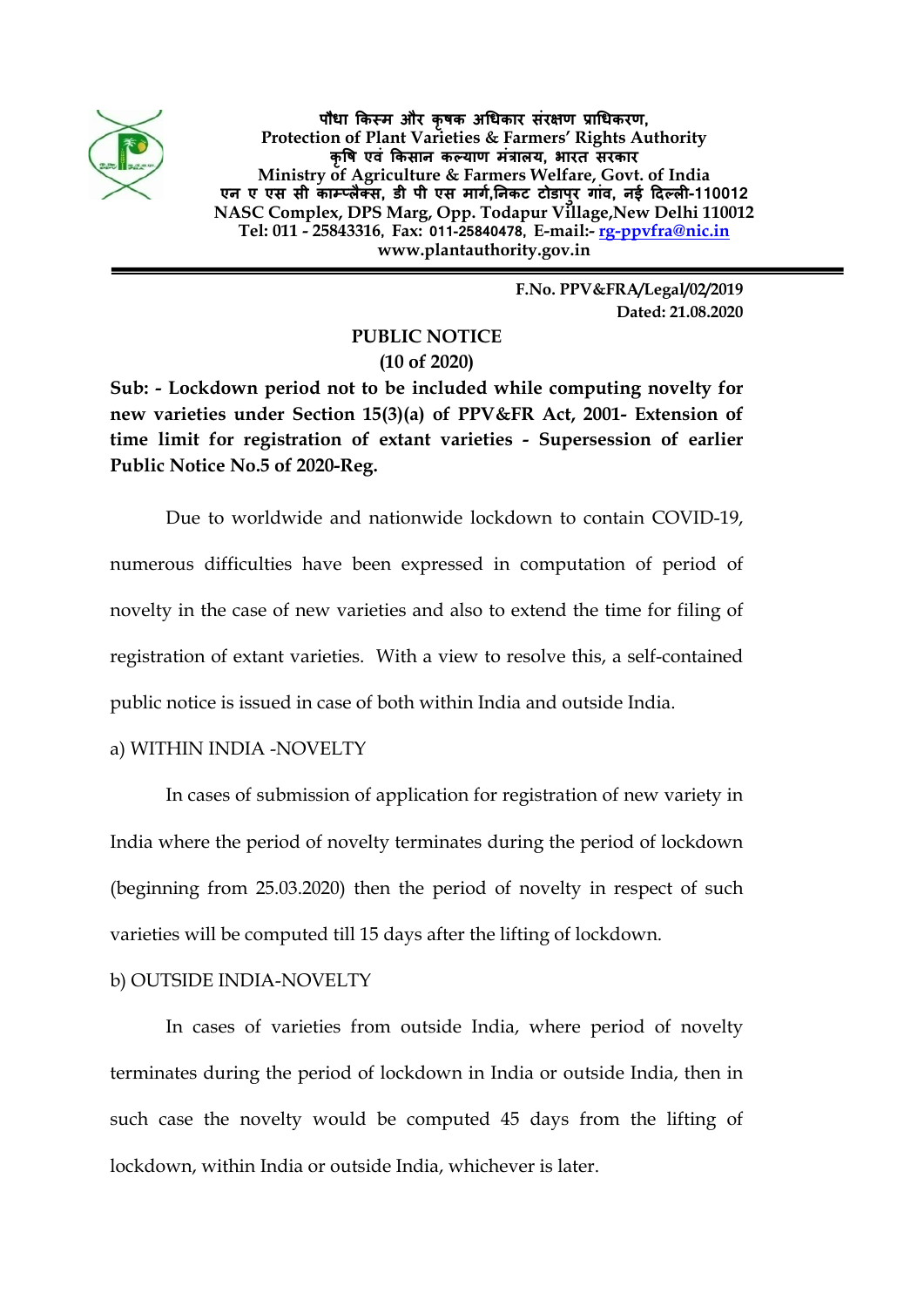In case of varieties from outside India time taken for regulation/SPS/Quarantine during the period of lockdown would also be accommodated on case to case basis by the Registrar based on the documentary evidence.

In cases of varieties from outside India, the restriction within India or outside India, if any, relating to cargo movement or opening, then such cases also would be accommodated on case to case basis by the Registrar based on the documentary evidence but not exceeding 45 days to the latest material transport allowed date in the logistics/ regulations, whichever is later.

c) EXTANT VARIETIES-TIME LIMIT FOR REGISTRATION-WITHIN INDIA:-

In case of extant varieties within India if the time limit for filing the same falls during the period of lockdown (beginning from 25.03.2020), then the time limit for filing the same will be extended till 15 days after the lifting of lockdown.

d) EXTANT VARIETIES-TIME LIMIT FOR REGISTRATION-OUTSIDE INDIA:-

In cases of extant varieties from outside India, if the time limit for filing the same falls during the period of lockdown in India or outside India then in such case then in such case the time-limit would be extended 45 days from the lifting of lockdown, within India or outside India, whichever is later.